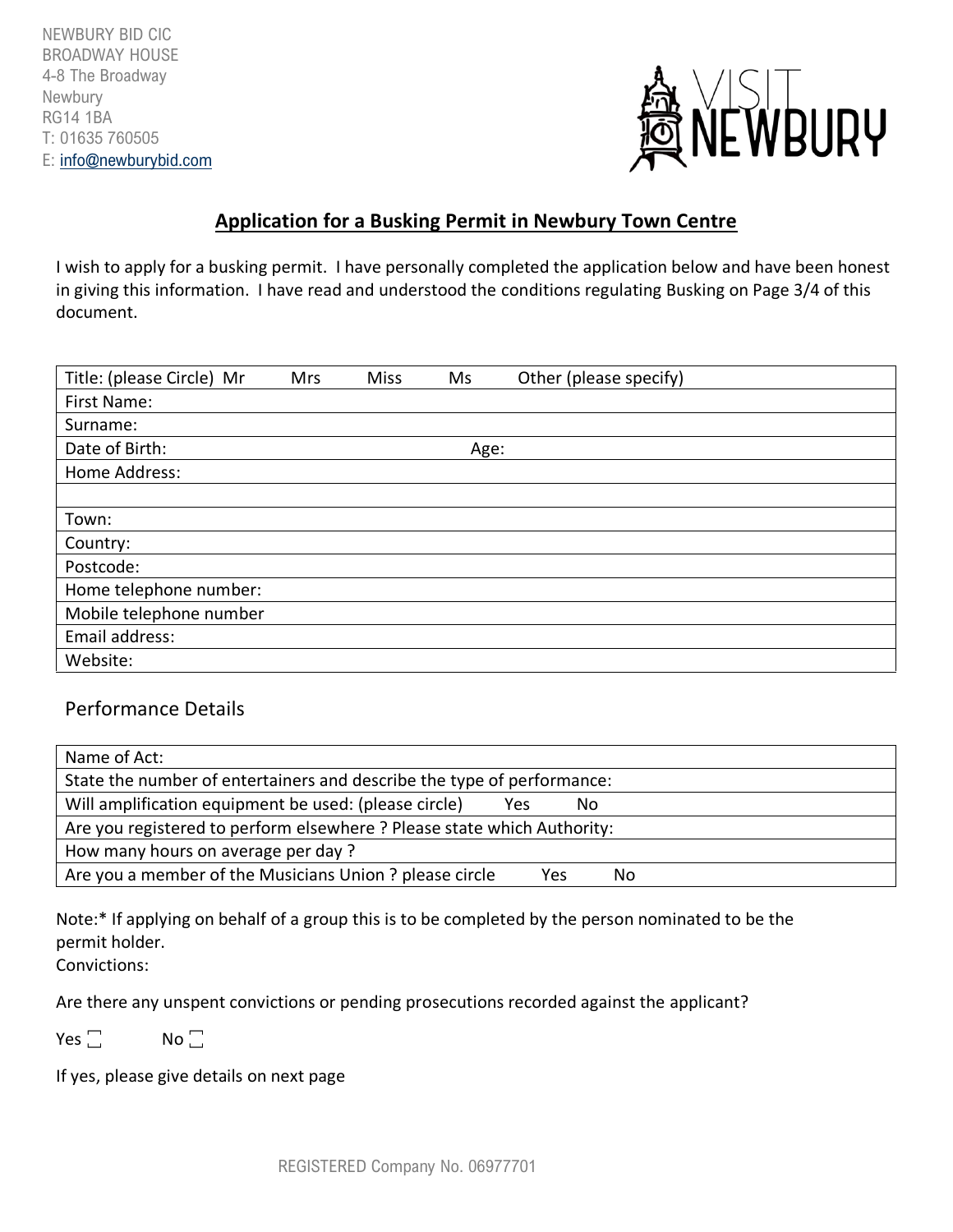NEWBURY BID CIC BROADWAY HOUSE 4-8 The Broadway Newbury RG14 1BA T: 01635 760505 E: [info@newburybid.com](mailto:info@newburybid.com)



| Date of Conviction<br>(or next hearing) | Offence | Sentence (if applicable) |
|-----------------------------------------|---------|--------------------------|
|                                         |         |                          |
|                                         |         |                          |
|                                         |         |                          |
|                                         |         |                          |
|                                         |         |                          |

# Declaration

I confirm that I have read, understood and agree to comply at all times with the Code of Practice below regarding Busking in Newbury Town Centre. I understand that I must stop immediately if requested to do so by Newbury BID, the Police, or the Council Enforcement Officer.

Signed \_\_\_\_\_\_\_\_\_\_\_\_\_\_\_\_\_\_\_\_\_\_\_\_\_\_\_\_\_\_\_\_\_\_\_\_\_\_\_\_\_\_\_\_\_\_\_\_\_\_\_\_\_\_\_\_\_\_\_\_\_\_\_\_\_\_\_\_\_\_\_\_\_\_\_\_\_\_\_\_

Print Name

Date \_\_\_\_\_\_\_\_\_\_\_\_\_\_\_\_\_\_\_\_\_\_\_

## What happens now?

Your application will be assessed by Newbury BID and your Busking Permit will be processed within 14 days of receipt of your application. If you have not received your permit within this time please call 01635 760505 or email [info@newburybid.com.](mailto:info@newburybid.com)

# Have you attached all the requested documents?

Two passport-sized photos

A copy of passport, driving licence or birth certificate.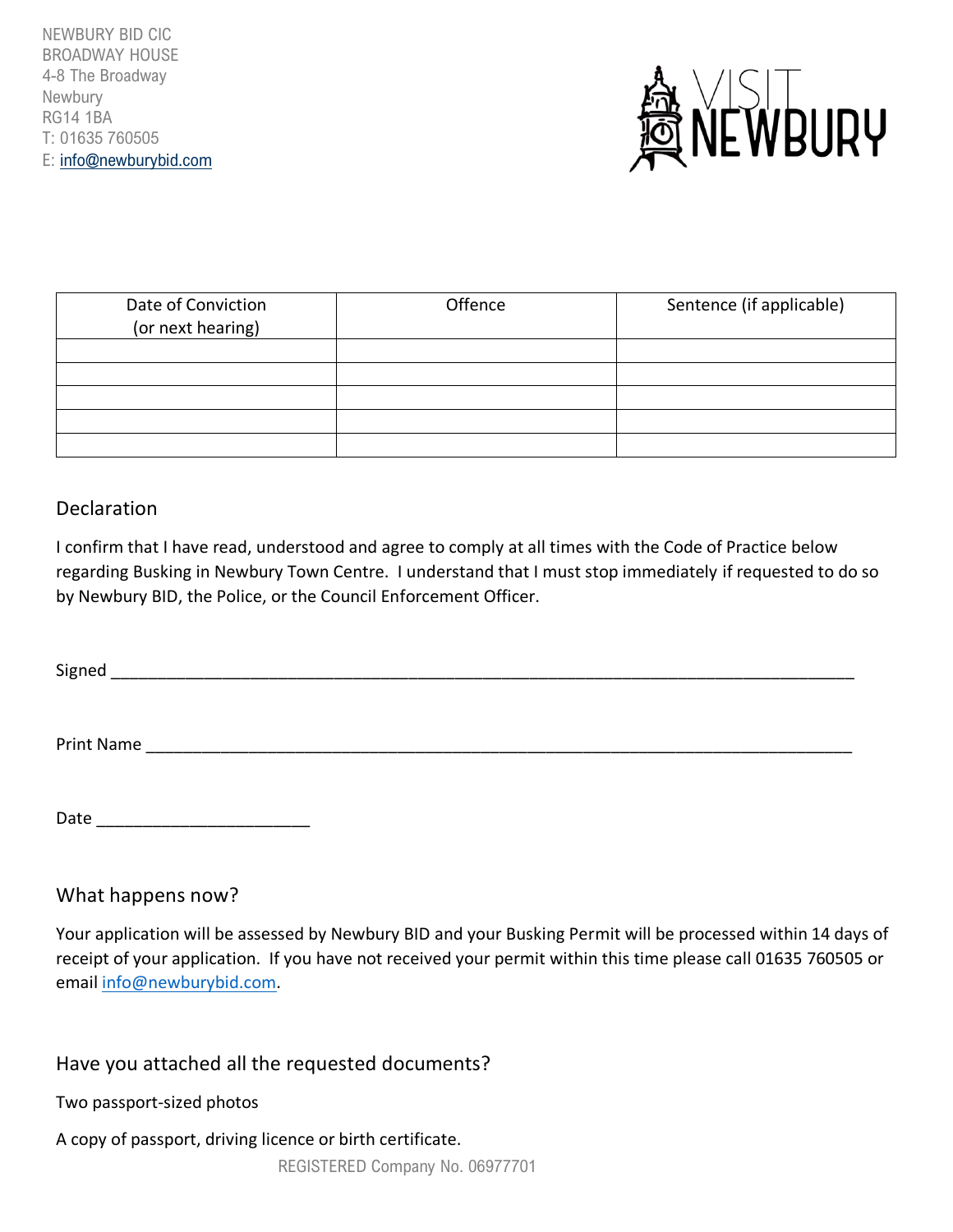NEWBURY BID CIC BROADWAY HOUSE 4-8 The Broadway Newbury RG14 1BA T: 01635 760505 E: [info@newburybid.com](mailto:info@newburybid.com)



## **Code of Practice**

#### **1. Street Buskers and Street Entertainers, once a permit has been granted:**

1.1 May only perform within the designated areas, and must remain there for the total performance time. This time slot must be booked in advance via the BID office at [info@newburybid.com](mailto:info@newburybid.com) or call 01635 760505. Failure to comply may result in a member of the BID team politely asking the busker to leave.

- Northbrook Street
- Wharf Street
- Bartholomew St. North
- Market Place (not on Charter Market days: Thursdays & Saturdays)

1.2 A Busking Permit must be displayed when performing. A Busking Permit will be granted for a one month trial period initially. If all parties are satisfied with the performances the permit will be extended.

1.3 The entertainment must not obstruct the highway (any footpath, pavement or open pedestrian area). The BID office will politely ask for any obstruction to be removed. If cooperation is not sought, the Police will be asked to move on persons obstructing the highway, even if a permit is held.

1.4 Buskers may be asked to audition in order to obtain a permit to busk in Newbury. Newbury BID reserves the right to re-audition if complaints are received.

1.5 Must not be found under the influence of either drugs or alcohol. If you are found guilty of performing under the influence of either of these, you will not be permitted to continue and will have your licensed cancelled.

1.6 The appearance and quality of an act should demonstrate a positive intention to entertain passers-by, not to solicit money through sympathy. The entertainment provided shall not contain any racist, sexist, lewd indecent or offensive material.

1.7 Buskers should not use animals within their performance.

1.8 Buskers should not perform by a cash point or any other similar area.

1.9 Buskers must not repeat their repertoire within a two hour period.

#### **2. Noise and Amplification**

2.1 Amplifiers are permitted only within the designated areas, but buskers must control the volume so that their busking is not intrusive or a nuisance to nearby premises (as prescribed in the Environment Protection Act 1990). Noise should not be so loud that it can plainly be heard at a distance of 50 meters.